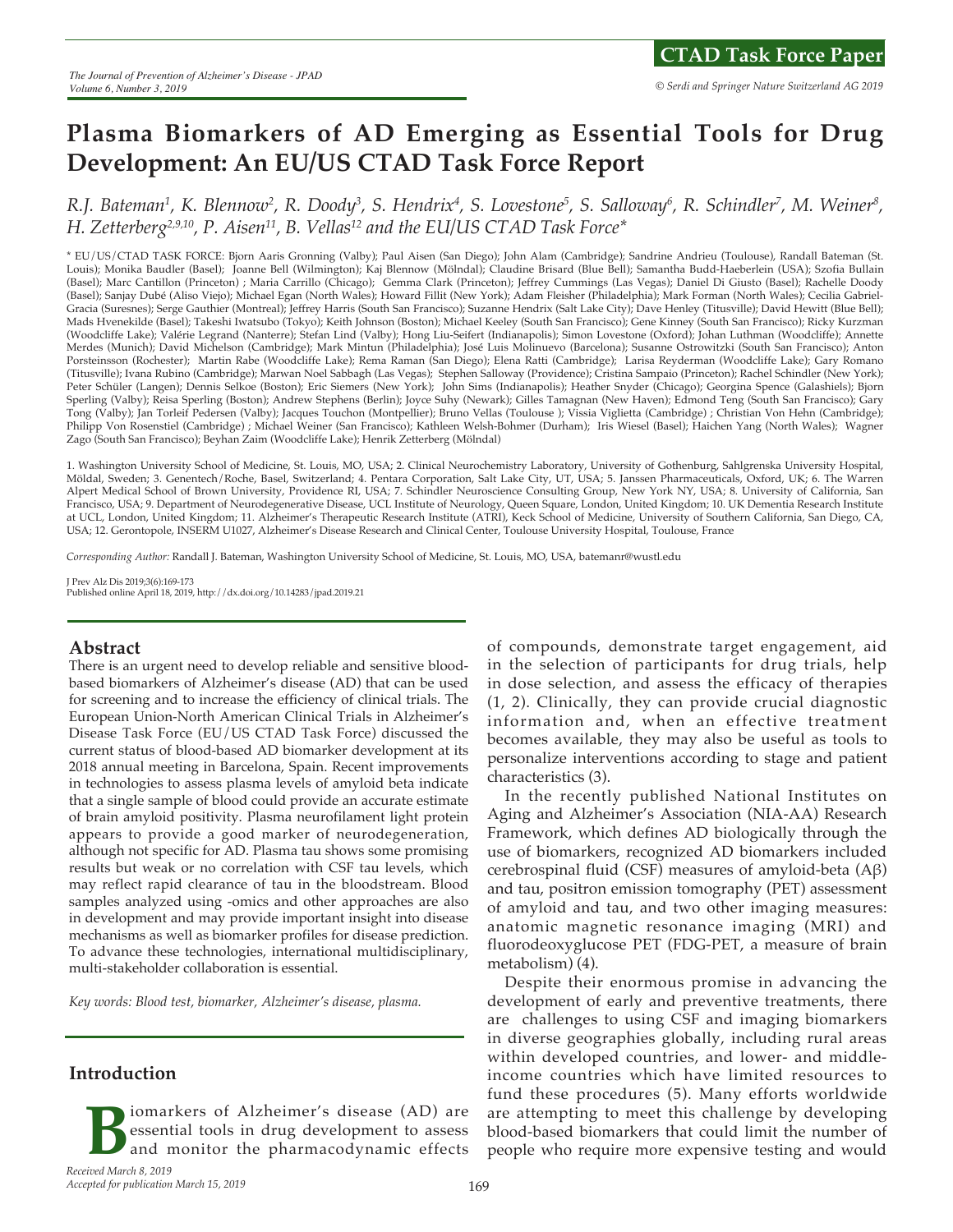enable screening, aid clinical diagnosis, and allow for repeated sampling as possible pharmacodynamic markers in clinical trials (6). Recognizing the urgency of advancing the development of blood-based biomarkers for AD, the European Union-North American Clinical Trials in Alzheimer's Disease Task Force (EU/US CTAD Task Force) addressed this issue at its 2018 meeting in Barcelona, Spain. The Task Force provided a forum for investigators from the pharmaceutical and diagnostics industries to join researchers from academia and regulatory agencies in efforts to build consensus on the path forward in developing and bringing to market blood-based biomarker tests.

Many challenges have been encountered in efforts to identify reliable, sensitive, and specific biomarkers of AD in plasma or serum. The close and continuous contact of the brain with the CSF results in relatively high levels of specific molecules associated with brain disease, while much lower amounts exist in the bloodstream (6). Further complicating the measurement of plasmabased AD biomarkers are high levels of other proteins from peripheral organs in the blood and the presence of proteases that may degrade brain proteins.

Nonetheless, in recent years there have been dramatic improvements in highly sensitive and specific immunoassays and mass spectrometry-based assays used to assess plasma levels of molecules that could serve as biomarkers of AD and other types of neurodegeneration (7). These advances have increased optimism in the field regarding the use of blood-based biomarker "profiles" for diagnosis, prognosis, and disease progression monitoring (8). Blood-based biomarkers are also seen as an essential part of efforts to develop precision medicine approaches for AD (9, 10).

#### **Plasma amyloid beta**

Longitudinal studies in individuals with autosomal dominant forms of AD have shown that CSF levels of Aβ42 decline 25 years before expected symptom onset; and that amyloid plaques are detectable by PET imaging 15 years before expected symptom onset (11-13). Early attempts to measure Aβ peptides in plasma indicated that these tests had limited value as tools for diagnosis or prognosis (5), but these studies were based on comparing plasma Aβ in clinically diagnosed AD patients and cognitively unimpaired elderly, which, given the uncertainty of AD diagnosis and overlap in pathology, limits the chance to identify minor changes in biomarker levels, as compared with using brain amyloid positivity as the reference standard. High variability was attributed, in part, to a lack of standardized protocols and methods. In addition, plasma Aβ originates not only in the brain but also in other organs and tissues (14).

Recent improvements in the technologies used to assess plasma levels of Aβ have shown more promising results. For example, investigators at Washington University have demonstrated that the ratio of plasma Aβ42/40 provides a sensitive and reliable measure of amyloid status that predicts future conversion to positive amyloid PET independent of the time of day and correlates with CSF  $A\beta$ 42/40 (15). Other studies in European memory clinics (16), the Swedish BioFINDER cross-sectional and ESTHER longitudinal cohorts (17, 18), the Australian Imaging, Biomarker and Lifestyle Flagship Study (AIBL) cohort (13), and the National Center for Geriatrics and Gerontology (NCGG) Hospital in Japan (19, 20) have also shown good correlations with amyloid PET.

While further studies are needed to validate plasma Aβ42/40 in comparison to CSF or PET, these encouraging results suggest that plasma Aβ42/40 can be used with a high degree of sensitivity and specificity to detect AD amyloid plaques in individuals before symptom onset, as well as in symptomatic individuals with unclear clinical diagnoses. For clinical use, a single sample of blood could provide a highly accurate estimate of who is amyloid positive and thus support the diagnosis of AD (15 20); while in clinical trials, a blood Aβ42/40 test could be used as a prescreening tool to identify who has or is at risk for AD and facilitate efficient and cost-efficient recruitment of participants, thus accelerating trials, lowering costs, and speeding drug discovery (15, 20). For example, it is estimated that more than 50% of amyloid PET scans could be avoided with blood-based screening for Aβ pathology in the brain.

#### **Plasma tau**

In CSF, total tau (T-tau) and phosphorylated tau (P-tau) have been well validated as biomarkers reflecting AD pathology (12). In the  $A/T/N$  classification system, P-tau is taken to represent the presence of tau pathology, including neurofibrillary tangles, while CSF T-tau more likely represents neuronal injury or neurodegeneration (21), although recent data on the kinetics of tau suggests that in AD, CSF tau may reflect increased neuronal secretion of tau in response to Aβ pathology, rather than neurodegeneration (22).

Several studies have reported that T-tau levels are also elevated in the plasma of people with AD, although there is substantial overlap between diagnostic groups (cognitively normal, MCI, AD) (23, 24). T-tau in CSF and plasma is elevated in other disorders involving substantial brain injury, such as Creutzfeldt-Jacob disease (CJD) (25, 26), stroke (27), cardiac arrest (28), and traumatic brain injury (29). P-tau181 levels are also elevated in AD dementia and show better associations with both  $\text{A}β$  and tau PET, suggesting greater specificity for AD pathology (4).

In regards to P-tau, a semi-sensitive assay for tau phosphorylated at threonine 181 (similar to the mostemployed CSF test) with electrochemiluminescence detection has been developed (4). Using this assay,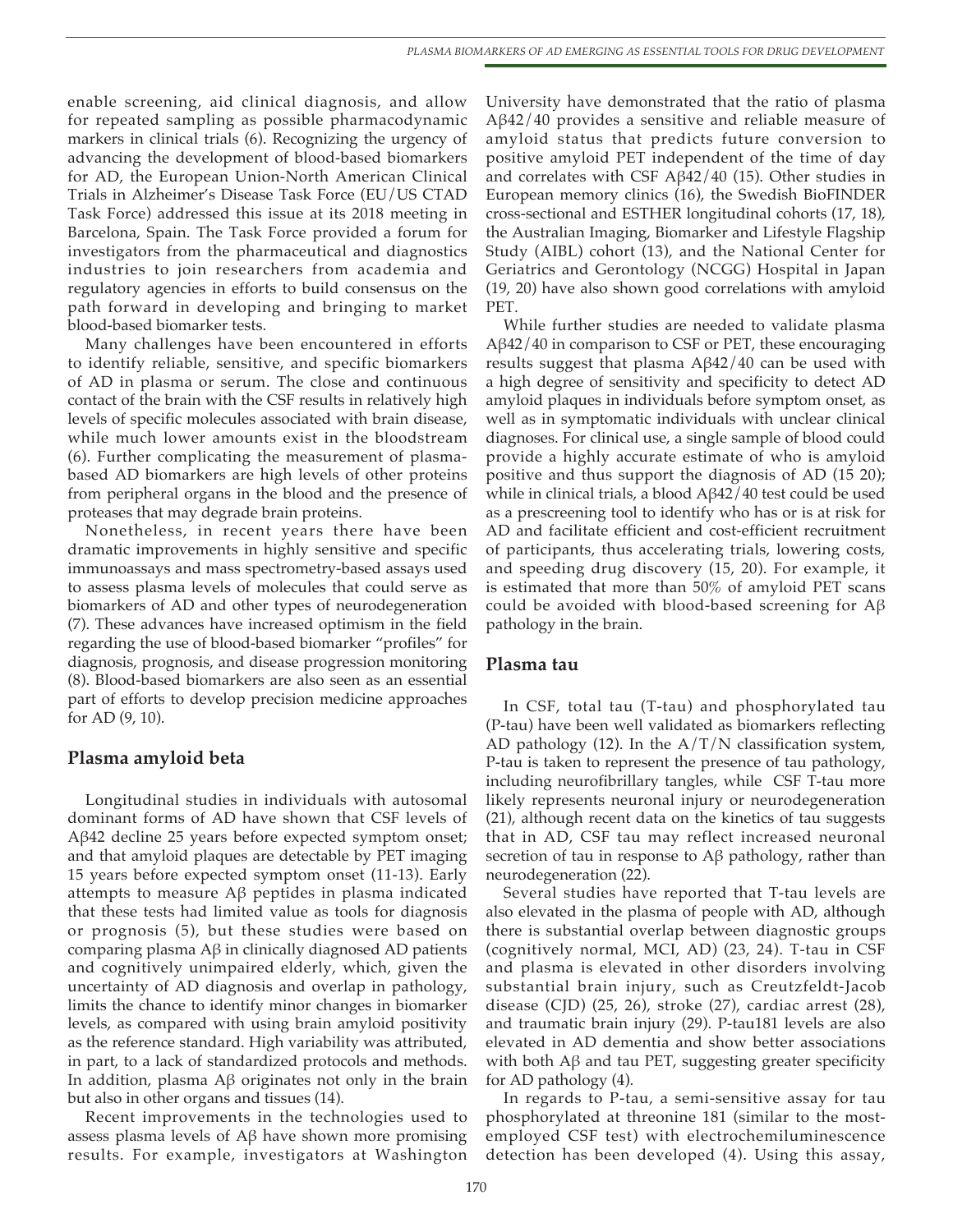plasma P-tau concentration was higher in AD dementia patients than controls. Plasma P-tau concentration was associated with both Aβ and tau PET, which is a promising result in need of replication.

The expression of tau is brain-enriched, but tau is also detectable at both mRNA and protein level in salivary glands and kidney (http://www.proteinatlas.org/ ENSG00000186868-MAPT/tissue). This is an important potential confounder that may help explain the weak correlation of plasma with CSF tau. The weak correlation may also reflect rapid clearance of tau in the bloodstream (30, 31).

# **Neurofilament light (NFL)**

Neurofilament light chain (NFL) is an intraneuronal protein and a component of the axonal cytoskeleton; thus, its presence in the CSF indicates neuronal damage or degeneration (32). In AD, CSF NFL concentrations increase in early stages of disease and increase over time as cognition declines and atrophy and white matter changes in the brain increase (33).

In a recent study comparing three analytical platforms for assessing NFL in serum, the single-molecule array (Simoa) method is emerging as more sensitive than conventional enzyme-linked immunosorbent assay (ELISA) or electroluminescence (ECL) (34). A large study in the ADNI population using the Simoa assay showed that plasma NFL correlates with CSF NFL as an indicator of neurodegeneration across the AD continuum, has diagnostic accuracy for AD dementia similar to that of CSF biomarkers, and is associated with cognitive decline and neuroimaging biomarkers of AD (35, 36). Similarly, in a study conducted in Germany using the Simoa method, plasma NFL concentrations were significantly higher in people with MCI and AD dementia compared to normal controls even after correcting for age (37). Plasma NFL concentrations were also inversely correlated with Mini Mental Status Examination (MMSE) scores, which suggests that unlike other CSF biomarkers of AD, increased NFL may indicate ongoing neurodegeneration and functional decline (37). These studies suggest that NFL may have potential for prognosis and monitoring of disease progression. A small study in patients with familial AD suggested that plasma NFL increases about 5 years prior to estimate onset, suggesting its utility as a screening tool (38), and a larger study in the Dominantly Inherited Alzheimer Network (DIAN) demonstrated serum NFL correlates with neurodegeneration and clinical decline and longitudinal change identifies mutations carriers 16 years before symptom onset (39, 40).

However, NFL is not specific for AD, but a general neuronal injury biomarker [for review, see (40)]. Knowledge about the usefulness of NFL as a biomarker for neurodegeneration emerged in large part from studies in multiple sclerosis, and it has also been used to assess CNS injury in HIV infection, frontotemporal dementia,

amyotrophic lateral sclerosis (ALS), CJD, Parkinson's disease (PD) and other CNS disorders (35, 38, 41). One study in people with HIV infection suggested that plasma NFL may be useful to monitor downstream drug effects on the intensity of neurodegeneration (42). In patients with CJD, elevations of both tau and NFL in serum at baseline predict steeper increases over time (26). Studies in patients with multiple sclerosis also suggest a role for NFL as an indicator of treatment effectiveness (43, 44).

Differences in the preanalytic handling of serum samples was shown to significantly affect the measurement of NFL, pointing to the importance of standardized protocols for sample collection, storage, and transport (37).

# **Omics and other approaches**

Blood samples are also useful for obtaining highdimensional biomarker profiles using a combination of omics approaches, including genomics, transcriptomics, metabolomics, lipidomics, and proteomics. Advances in mass spectrometry have even enabled the molecular characterization of biological processes from single cells (45). These approaches enable the discovery of unknown unknowns and may also provide insight into molecular mechanisms that underlie diseases such as AD.

Different approaches may be used to harness the power of these technologies for omics studies (7). However, the choice of method may have substantial implications on what is found, and thus interpretation of omics studies must take into account the approach used. For example, Hye and colleagues used mass spectrometry and 2-D gel electrophoresis in a case-control approach comparing the plasma proteomes from elderly people with AD and normal elders (46). They found an elevation in complement factor H, and this finding was subsequently replicated in multiple studies. Using the same technology with an endophenotype approach in people with AD, where discovery was predicated on either hippocampal atrophy or speed of progression, these same investigators showed that elevations of plasma clusterin – an amyloid chaperone - was associated with both endophenotypes (47). This finding has also been widely replicated.

Now, the European Medical Information Framework – Multimodal Biomarker Discovery (EMIF-MBD) project is using an endophenotype approach to identify biomarkers (including plasma biomarkers) of predementia AD. The endophenotypes selected for this multicenter study include amyloid positivity assessed by PET or CSF, MCI conversion to AD, and the rate of cognitive decline. First, they analyzed results from 10 years of studies using multiple omics approaches, which allowed them to identify 7 proteins predictive of amyloid positivity. Next, they used an aptamer capture array provided by SomaLogic to measure 4,600 plasma proteins simultaneously. A machine learning approach revealed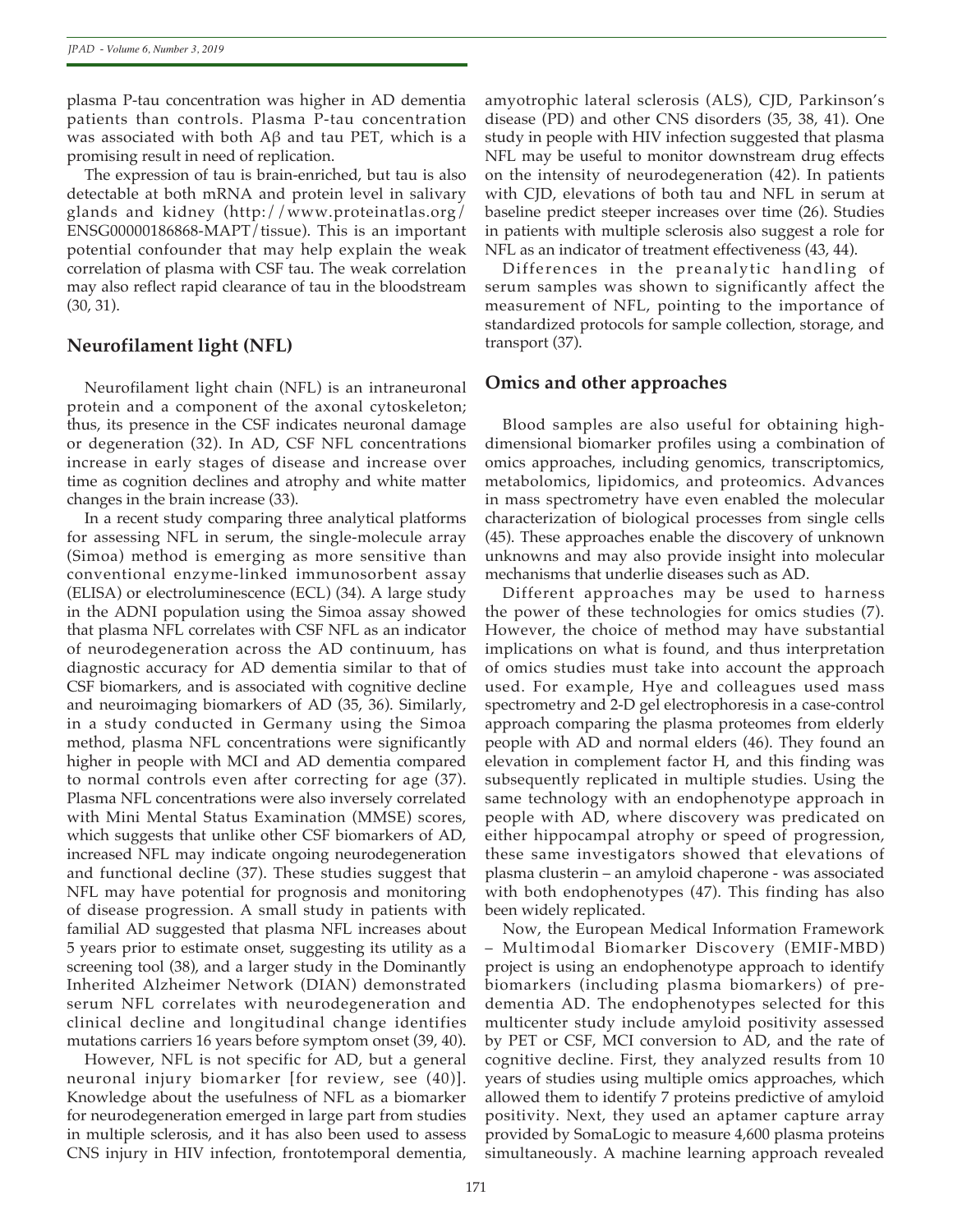46 features (44 proteins plus ApoE status and age) that predicted amyloid positivity with an area under the curve (AUC) 0f .78, which indicates fair accuracy. Even in people with no signs of AD, the 46 features predicted preclinical AD with an AUC of .68, which is statistically significant. Although still in the exploratory phase and with nowhere near the accuracy of a well-targeted protein study such as CSF Aβ, tau, or plasma NFL, this approach may with further refinement enable screening of large populations to identify potential candidates for clinical studies targeting preclinical AD.

## **Conclusions**

Studies completed in the last few years have produced substantial data supporting the further development and potential uses of blood-based biomarkers. Multiple groups have shown that plasma Aβ studies may be useful to predict brain amyloid status. If these results are confirmed, it is possible that a blood-based test of Aβ may ultimately enable screening of large populations to identify who is at risk for AD and start intervention before memory loss and brain damage. Yet while plasma Aβ assays using both mass spectrometry and immunoassay methods have shown promise in predicting brain amyloid levels measured by PET scanning, these studies need to be replicated in different populations to ensure that plasma assay methods are truly generalizable. Most studies have been conducted in patients without comorbidities, which might affect the ability of plasma Aβ to predict brain amyloid levels. In addition, large scale, longitudinal validation studies will be needed, and the usefulness of plasma Aβ markers to monitor disease progression in clinical trials will need to be determined (20). To help facilitate such studies, ADNI has huge numbers of coded and blinded plasma and CSF samples available upon request.

Plasma NFL has also been shown to be indicative of neurodegeneration in many populations, including in the DIAN population to measure progression, onset, and decline; as well as in sporadic AD. Current data are less supportive of the use of plasma tau as a useful biomarker for AD, at least using the current assay formats, which are based on N-terminal and mid-domain tau antibodies, although this remains a very active area of investigation. Proteomics appear to be useful primarily to search and find targets but may not be useful as inclusion criteria or outcome measures. Many other biomarkers are also being investigated, but thus far none has risen to the standards set by PET scans and CSF measures.

To advance development of plasma-based biomarkers for drug development and clinical use, much more work is also needed to develop the best methods for plasma collection, shipping and storage, and to determine the optimum approach to use all data – including genetic factors such as APOE, demographics such as age, and other analyses – to identify individuals at risk

for development of AD. The Task Force concluded that global standardization and harmonization of preanalytical and analytical protocols will be necessary, which will require international multi-stakeholder collaboration (8, 48). Multiple public and private groups are now undertaking the important task of standardization and commercialization of plasma Aβ biomarkers. Round robins are planned in 2019 for plasma Aβ and the International Federation of Clinical Chemistry and Laboratory Medicine (IFCC) has recently initiated a project to create reference materials and a reference method for plasma and serum NfL.

*Acknowledgements:* The authors thank Lisa J. Bain for assistance in the preparation of this manuscript.

*Conflict of interest:* The Task Force was partially funded by registration fees from industrial participants. These corporations placed no restrictions on this work. Dr. Bateman reports grants from BrightFocus Foundation, Pharma Consortium (Abbvie, AstraZeneca, Biogen, Eisai, Eli Lilly and Co., Hoffman La-Roche Inc., Janssen, Pfizer, Sanofi-Aventi), the Tau SILK/PET Consortium (Biogen/Abbvie/Lilly), Association for Frontotemporal Degeneration FTD Biomarkers Initiative, Anonymous Foundation, GHR Foundation, NIH, Alzheimer's Association, Lilly, Rainwater Foundation Tau Consortium, and Cure Alzheimer's Fund, grants, personal fees and non-financial support from Roche and Janssen, personal fees and non-financial support from Pfizer, Eisai, and Merck, and non-financial support from Avid Radiopharmaceuticals outside the submitted work. Washington University, Dr. Bateman, and David Holtzman have equity ownership interest in C2N Diagnostics and receive royalty income based on technology (stable isotope labeling kinetics and blood plasma assay) licensed by Washington University to C2N Diagnostics. RJB receives income from C2N Diagnostics for serving on the scientific advisory board. Washington University, with RJB as co-inventor, has submitted the US nonprovisional patent application "Methods for Measuring the Metabolism of CNS Derived Biomolecules In Vivo" and provisional patent application "Plasma Based Methods for Detecting CNS Amyloid Deposition". Rachelle Doody is full time employee of Genetic/Roche. Dr Schindler travels fees received as member of CTAD organizing committee. Dr. Weiner reports grants and other from NIH, grants from DOD, grants from Johnson & Johnson, grants from Kevin & Connie Shanahan, grants from General Electric, grants from PCORI, grants from CA Dept of Public Health, grants from Veterans Administration, grants from U. of M, grants from Australian Catholic U., grants from Biogen, grants from Hillblom Foundation, grants and other from Alzheimer's Association, grants from Stroke Foundation, grants from Siemens, other from Bioclinica, other from Accera, Inc./Cerecin, other from Genentech, other from Indiana U., other from CHU Toulouse, other from St. George Hospital U, other from Eli Lilly, other from Roche, other from Lynch Group, LLC, other from Dolby Family Ventures, other from Nestec, other from Health & Wellness Partners, other from AC Immune, other from Alzheon, Inc., other from Japanese Government Alliance, other from ATRI/ACTC, other from U. of Melbourne, other from U. Tokyo, other from National Cntr for Geriatrics & Gerontology (Japan), outside the submitted work. Dr. Aisen reports grants from Lilly, personal fees from Proclara, other from Lilly, other from Janssen, other from Eisai, grants from Janssen, grants from NIA, grants from FNIH, grants from Alzheimer's Association, personal fees from Merck, personal fees from Roche, personal fees from Lundbeck, personal fees from Biogen, personal fees from ImmunoBrain Checkpoint, outside the submitted work. Dr. Vellas reports grants from Lilly, Merck, Roche, Lundbeck, Biogen, grants from Alzheimer's Association, European Commission, personal fees from Lilly, Merck, Roche, Biogen, outside the submitted work.

## **References**

- Hampel H, Frank R, Broich K, et al. Biomarkers for Alzheimer's disease: academic, industry and regulatory perspectives. Nat Rev Drug Discov 2010;9:560-574.
- 2. Bateman RJ, Klunk WE. Measuring target effect of proposed diseasemodifying therapies in Alzheimer's disease. Neurotherapeutics 2008;5:381- 390.
- 3. Hampel H, Broich K, Hoessler Y, Pantel J. Biological markers for early detection and pharmacological treatment of Alzheimer's disease. Dialogues Clin Neurosci 2009;11:141-157.
- Jack CR Jr, Bennett DA, Blennow K, et al. National Institute on Aging-Alzheimer's Association (NIA-AA) Research Framework. NIA-AA Research Framework: Toward a biological definition of Alzheimer's disease. Alzheimer's & Dementia, Volume 14, Issue 4, April 2018, Pages 535-562
- 5. Henriksen K, O'Bryant SE, Hampel H, et al. The future of blood-based